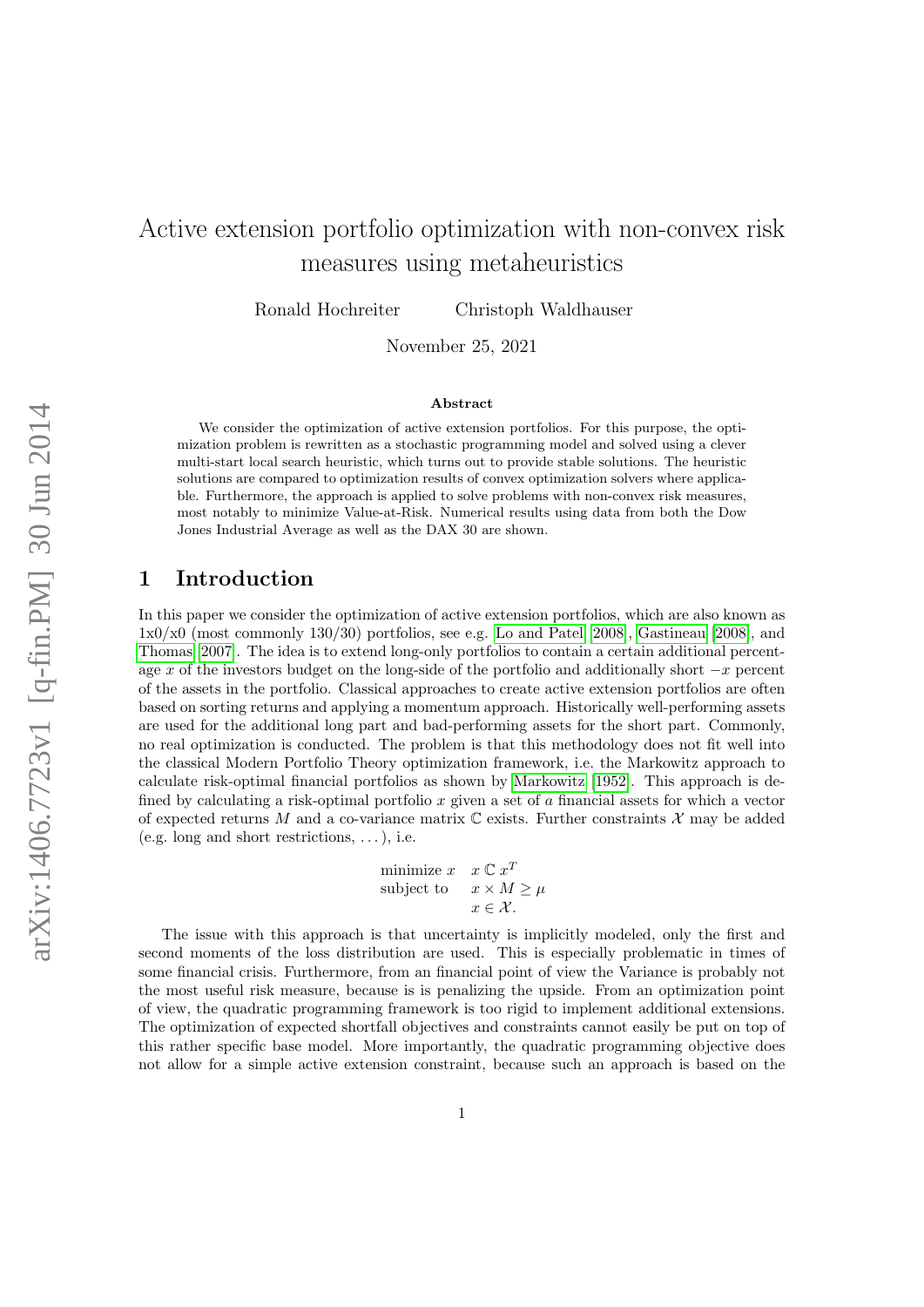solution structure of linear programs. For this reason, we will apply the technology of stochastic programming, see Ruszczyński and Shapiro [\[2003\]](#page-7-3), [Wallace and Ziemba](#page-7-4) [\[2005\]](#page-7-4), and [King and](#page-7-5) [Wallace](#page-7-5) [\[2013\]](#page-7-5) for more details about this technique.

While there are convex optimization reformulations for many important risk measures (e.g. the Mean Absolute Deviation as proposed by [Konno and Yamazaki](#page-7-6) [\[1991\]](#page-7-6) or the LP-based Conditional Value-at-Risk (Expected Shortfall) approach by [Rockafellar and Uryasev](#page-7-7) [\[2000\]](#page-7-7) and [Rockafellar and Uryasev](#page-7-8) [\[2002\]](#page-7-8) respectively), problems arise when an investor needs to integrate non-convex risk measures like the Value-at-Risk [\[Jorion, 1997\]](#page-7-9). For this purpose metaheuristics can prove to be useful. Many metaheuristics have been shown to solve portfolio optimization problems with a varying degree of success. A good overview can be found in the three volumes on Natural Computing in Computational Finance, see [Brabazon and O'Neill](#page-6-1) [\[2008\]](#page-6-1), [Brabazon](#page-6-2) [and O'Neill](#page-6-2) [\[2009\]](#page-6-2), and [Brabazon et al.](#page-6-3) [\[2010\]](#page-6-3). Most of the presented metaheuristics are complex and don't scale well given the fact that the underlying optimization problem is rather simple from a heuristic optimization point of view. Therefore we propose a simple, yet powerful multistart local search heuristic, which integrates structural information of the portfolio optimization process into its heuristic framework.

This paper is organized as follows. Section [2](#page-1-0) presents a short overview of scenario-based portfolio optimization, Section [3](#page-2-0) describes the proposed heuristic, while Section [4](#page-2-1) provides numerical results using data from both the Dow Jones Industrial Average as well as the DAX 30 index. Section [5](#page-6-4) concludes the paper.

# <span id="page-1-0"></span>2 Scenario-based Portfolio Optimization

Stochastic programming is well suited to model optimization problems under uncertainty, because of its inherent feature to split a model into an objective and a subjective part explicitly within the optimization modeling process. In terms of financial portfolio optimization, the constraint set  $X$  contains e.g. regulatory and organizational constraints, i.e. the objective part. The subjective views on the underlying uncertainty is expressed by a scenario set  $S$ , which in this specific application contains a discrete asset return probability (uncertainty) model, i.e. a set of different probable returns for each asset. Using this scenario set and a heuristic approach, any risk measure (VaR, Omega, . . . ) can be integrated, because the evaluation of the respective loss distribution  $\ell_x$  for some portfolio x, i.e.  $\ell_x = \langle x, S \rangle$  can be used to evaluate with any functional – independent of its underlying mathematical structure.

An investor usually faces a bi-criteria optimization problem, i.e. she wants to maximize the expected return while also minimizing the risk. The meta-model for this scenario-based stochastic portfolio optimization problem is thus given by:

$$
\begin{array}{ll}\n\text{maximize } x & \text{Return}(\ell_x) \\
\text{minimize } x & \text{Risk}(\ell_x) \\
\text{subject to} & x \in \mathcal{X}\n\end{array}
$$

While the multi-criteria optimization problem is interesting from a research point of view, in most practical applications we will reformulate the above optimization problem to a single objective model, where the risk is minimized in the objective and the return is controlled via a constraint and a given minimum acceptable lower bound  $\mu$  on the expected return, i.e.

minimize 
$$
x
$$
 Risk( $\ell_x$ )  
subject to Return( $\ell_x$ )  $\geq \mu$   
 $x \in \mathcal{X}$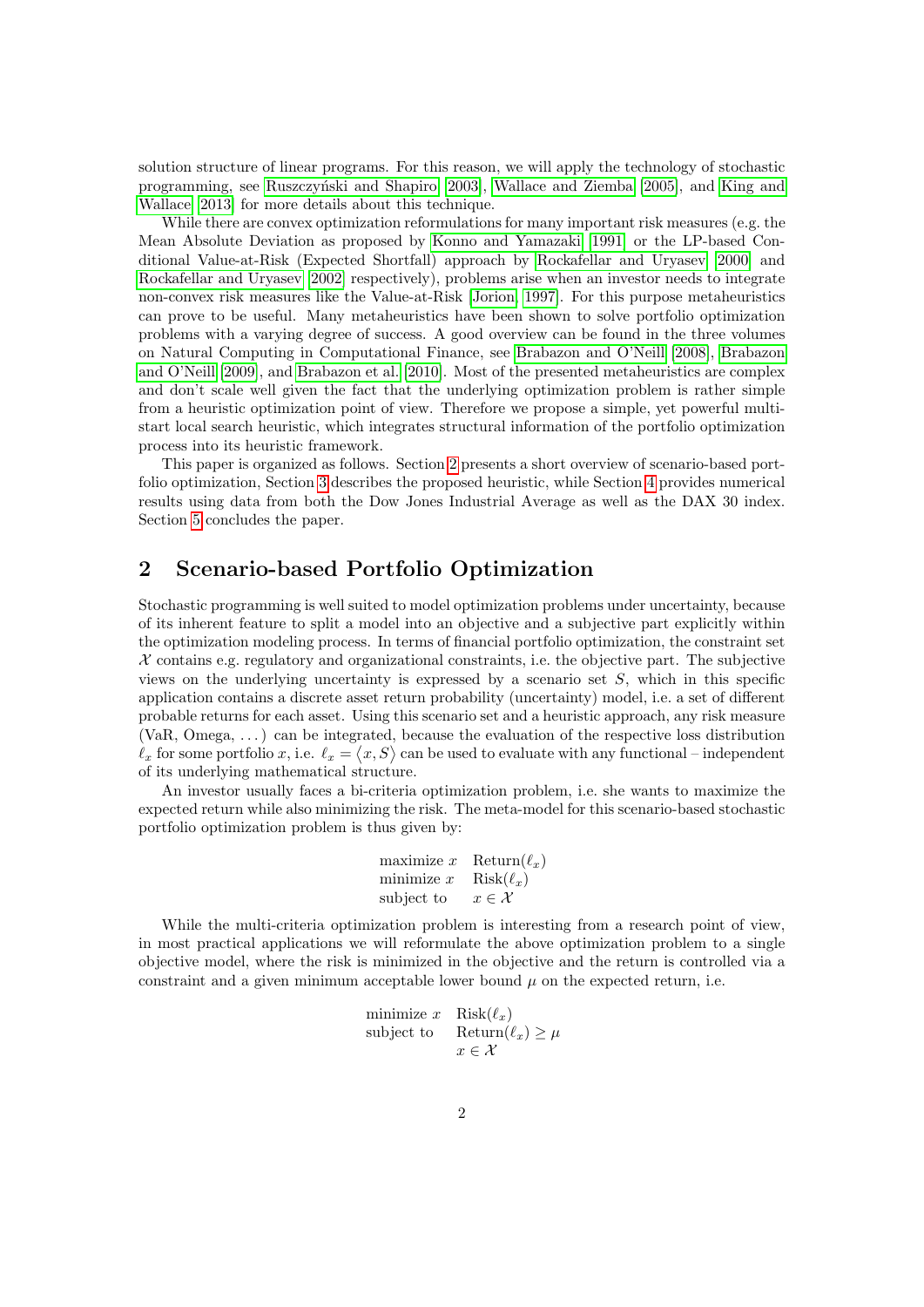## <span id="page-2-0"></span>3 Multi-start local search heuristics

We implemented a simple but powerful multi-start local search heuristic to solve the active extension portfolio optimization problem. It contains of three parts:

- 1. Sample a number  $n_1$  of random portfolios using a special sampling algorithm.
- 2. Improve the best  $n_2$  random portfolios using an iterative  $\varepsilon$ -improvement procedure.
- 3. Pick the improvement with the best objective (risk-ratio).

Finally, if the  $n_2$  portfolios differ, then the mean of these portfolios is taken and the iterative  $\varepsilon$ -improvement is applied to this resulting portfolio again.

### 3.1 Portfolio Sampling

Drawing random numbers and creating portfolios out of these numbers can be tricky. This is especially true when one needs good starting points because of the danger to get stuck in local optima based on the underlying heuristic technique. This is valid in our case for the subsequent portfolio  $\varepsilon$ -improvement. Hence, the general structure of optimal portfolios needs to be taken into consideration before sampling portfolios. The main structure is that many real-world assets in risk-optimal portfolios are not chosen at all, i.e. only a small subset is selected. The applied sampling method in this paper requires the following parameters:

- The amount of long (default: 0.3) and short (default: 0.1) assets in percent.
- The upper and lower bound on each asset (default: 0.5 long and −0.1 short).
- The sum of the long (default: 1.30) and short (default:  $-0.3$ ) part of the portfolio.

Randomly sampled portfolios with these default values exhibit the well-known sparsity of real-life risk-optimal (active extension) portfolios.

#### 3.2 Iterated portfolio  $\varepsilon$ -improvement

The  $\varepsilon$ -improvement is a multi-start local search heuristic based on the  $n_2$  best sampled portfolios from the above described sampling procedure. Each asset is modified by  $\pm \varepsilon$ , i.e. out of the initial portfolio,  $a \times 2$  new portfolios are created. Thereby the lower and upper bounds are easily satisfiable. The resulting portfolios are normalized to the given sum of both the long and the short side. Finally, the (locally) best improvement is chosen to be the next portfolio until no local improvement can be accomplished.

Depending on the structure of the underlying scenario set as well as the given constraints, a different set of  $\varepsilon$  might be applicable. Simple solutions can be computed with e.g.  $\varepsilon =$  $(0.05, 0.01, 0.001)$ , i.e. the local search will be repeated three times with a smaller  $\varepsilon$  in each run. A broader set of  $\varepsilon$  can be used too.

## <span id="page-2-1"></span>4 Numerical results

We have tested the algorithm with assets of two mayor financial stock indices – both the Dow Jones Industrial Average DJIA (containing the assets AA, AXP, BA, BAC, CAT, CSCO, CVX, DD, DIS, GE, HD, HPQ, IBM, INTC, JNJ, JPM, KO, MCD, MMM, MRK, MSFT, PFE, PG, T,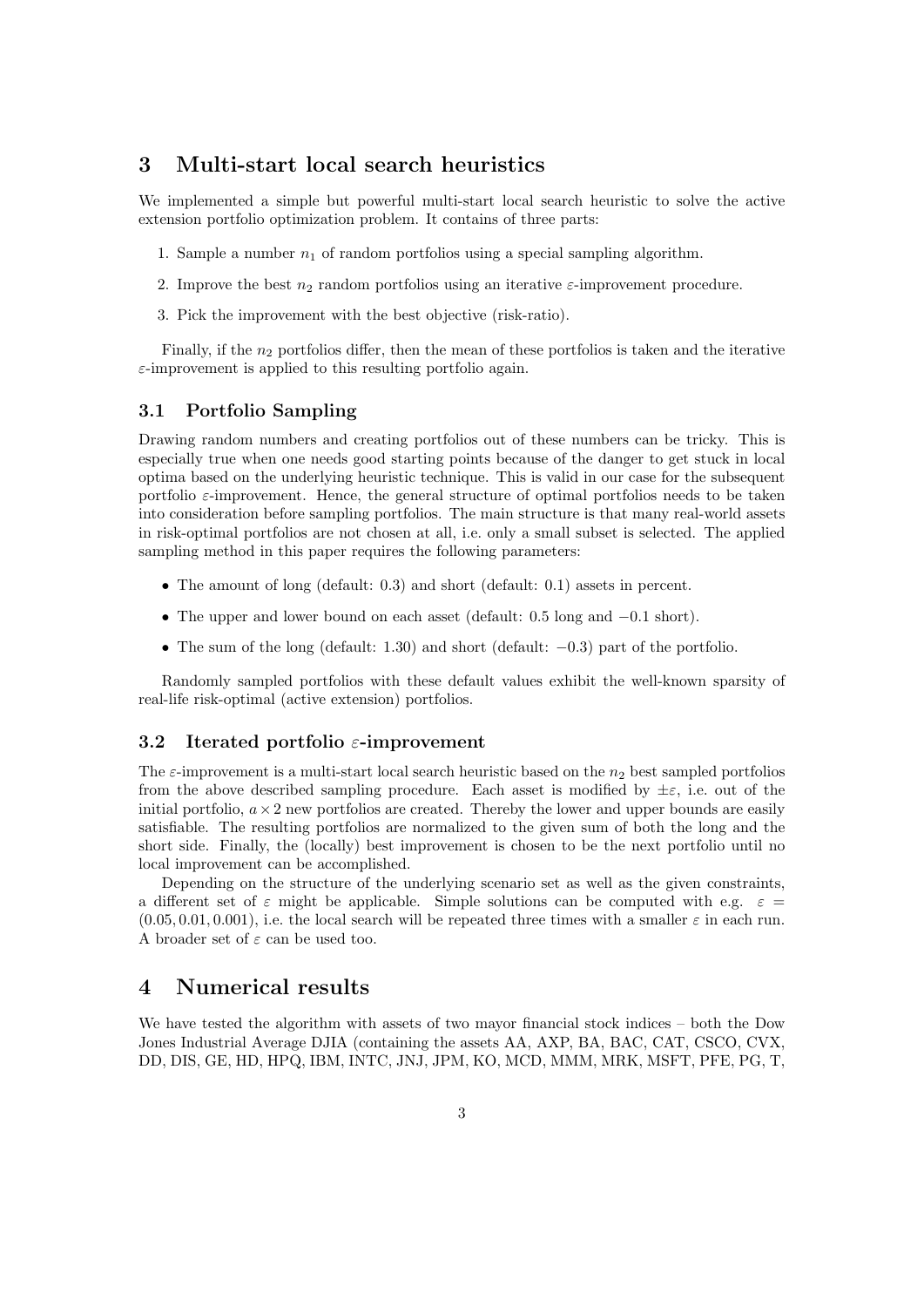

<span id="page-3-0"></span>Figure 1: Long-only Markowitz-optimal portfolio and sampled portfolios.

TRV, UNH, UTX, VZ, WMT, XOM) with weekly returns from the year 2012 as well as the DAX 30 (containing the assets ADS.DE, ALV.DE, BAS.DE, BAYN.DE, BEI.DE, BMW.DE, CBK.DE, CON.DE, DAI.DE, DBK.DE, DB1.DE, LHA.DE, DPW.DE, DTE.DE, EOAN.DE, FRE.DE, FME.DE, HEI.DE, HEN3.DE, IFX.DE, SDF.DE, LXS.DE, LIN.DE, MRK.DE, MUV2.DE, RWE.DE, SAP.DE, SIE.DE, TKA.DE, VOW3.DE) with weekly returns from the year 2013. The above mentioned ticker symbols are taken from Yahoo! Finance, which also served as the data source.

The algorithm was implemented using R [\[R Core Team, 2013\]](#page-7-10). The optimization of the convex linear programs has been conducted with the GNU Linear Programming Kit 4.54. The convex quadratic optimization problems have been solved with the quadprog R package, which implements the optimization algorithm proposed by [Goldfarb and Idnani](#page-7-11) [\[1983\]](#page-7-11).

### 4.1 Long-only Markowitz Portfolios

Consider the DJIA weekly returns from the year 2012. In Fig. [1](#page-3-0) you can see the global solution computed with a quadratic solver and two randomly sampled portfolios, which do exhibit the general structure of a portfolio, but are far off the optimal solution. In Fig. [2,](#page-4-0) you can see the global solution again as well as two heuristic solutions with  $n_1 = 10000$  random samples and a ε-improvement with  $ε = (0.05, 0.01, 0.001)$ . After (25, 21, 28) as well as (29, 16, 24) iterations, we reach the global solution. In this simple long-only Markowitz problem, the process does not need to be iterated.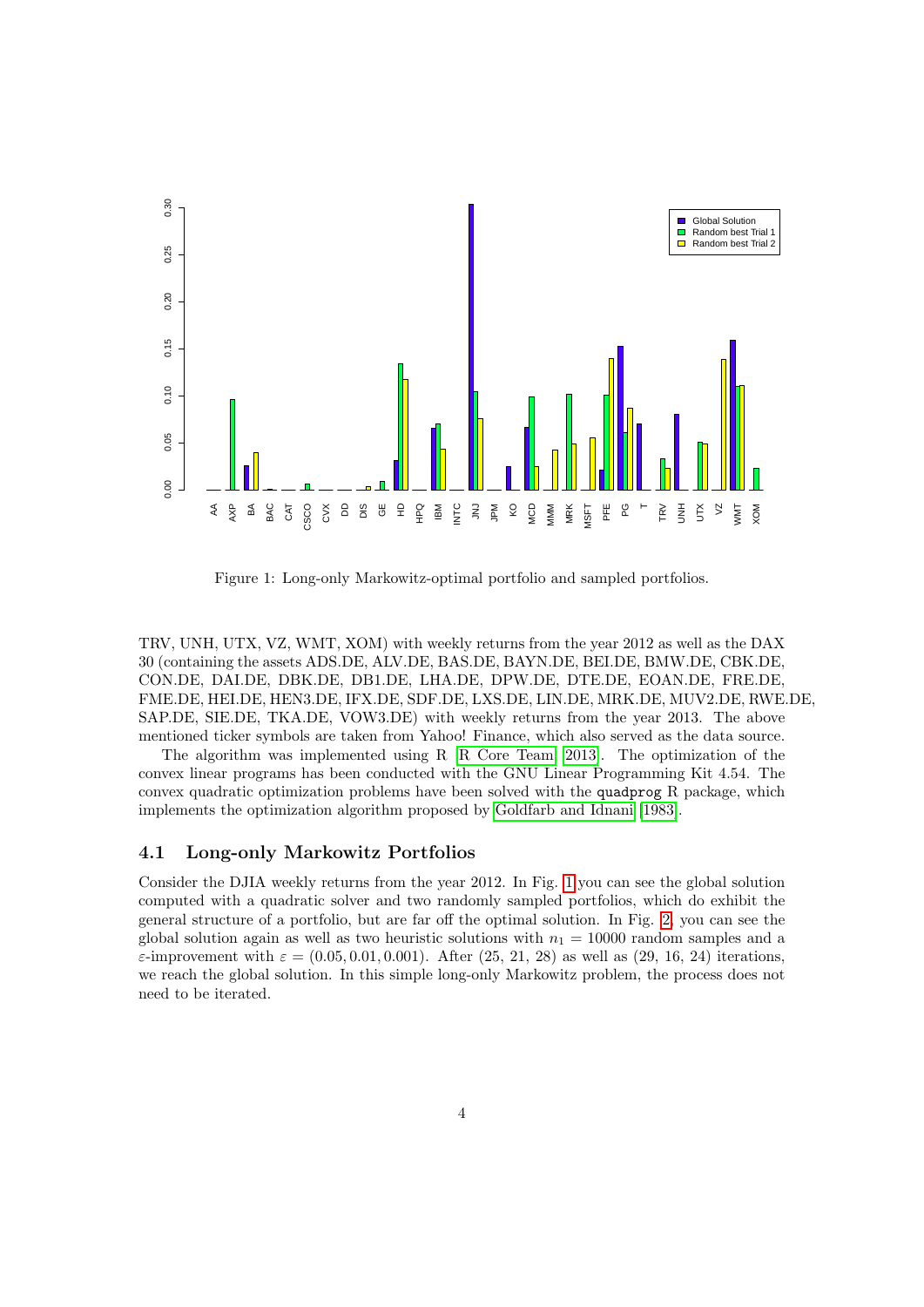

<span id="page-4-0"></span>Figure 2: Long-only Markowitz-optimal portfolio and solutions of the proposed metaheuristic.

## 4.2 Active-extension CVaR Portfolios

In this second example we use DAX 30 weekly returns from the year 2013. Here we try to compute the CVaR-optimal portfolio, but with active extension constraints (130/30) and with certain upper and lower bounds on the assets, i.e. a maximum of 0.5 long and −0.1 short. This turns out to be more tricky. We start with 10000 random samples and apply  $\varepsilon$ -improvement with  $\varepsilon = (0.05, 0.02, 0.01)$  to the  $n_2 = 10$  best sampled portfolios. The results differ slightly such that we compute the average and approximate again. The result is shown in Fig. [3.](#page-5-0) While the heuristic solution is not completely similar to the global solution, it is valid from a portfolio managers point of view, as the optimization result is used as a guideline and will not be implemented exactly as optimized – partly because this is not even possible on real markets.

The portfolio compositions can also be seen in Table [1.](#page-5-1) In this table only assets which do exhibit a non-zero allocation in one of the solutions are shown. In addition, the main risk parameters of the assets are shown, i.e. both the standard deviation as well as the 95%-Value at Risk. Here we can see that e.g. the assets RWE.DE and TKA.DE show exactly the same risk structure in these two risk parameters, such that the misassignment of the heuristic is not too problematic from an investors point of view.

#### 4.3 Active-extension VaR Portfolios

With the knowledge that our CVaR portfolios are almost spot on from an investors perspective, we can now apply the same procedure to compute an active-extension portfolio using non-convex risk-measures. We use data from the DJIA and apply the same setup as in Section [activeextension-cvar-portfolios], but change the objective function to minimizing the Value-at-Risk.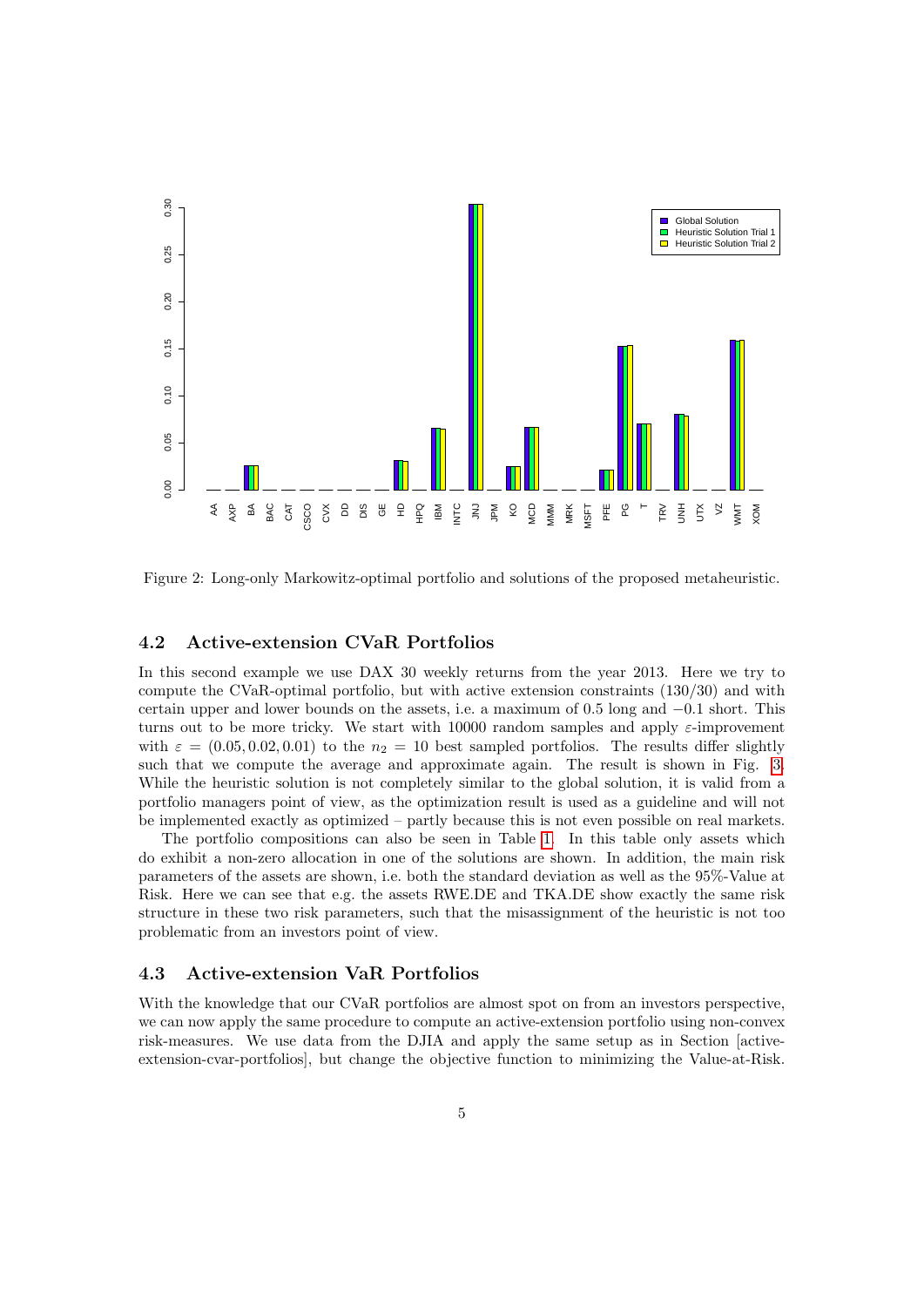

<span id="page-5-0"></span>Figure 3: Active extension 130/30 CVaR-optimal portfolio.

| <b>Lable 1.</b> Different portfolio anotations in the 190/90 $\cup$ vart case. |          |                               |         |                                    |
|--------------------------------------------------------------------------------|----------|-------------------------------|---------|------------------------------------|
|                                                                                | Std.Dev. | $\overline{\text{VaR}}(95\%)$ |         | Global Solution Heuristic Solution |
| <b>BEI.DE</b>                                                                  | 0.02     | $-0.03$                       | 0.04    | 0.06                               |
| DALDE                                                                          | 0.03     | $-0.04$                       | 0.08    | 0.05                               |
| DBK.DE                                                                         | 0.04     | $-0.06$                       | $-0.07$ | 0.00                               |
| DB1.DE                                                                         | 0.03     | $-0.04$                       | 0.32    | 0.26                               |
| LHA.DE                                                                         | 0.04     | $-0.05$                       | $-0.06$ | $-0.03$                            |
| DPW.DE                                                                         | 0.03     | $-0.03$                       | 0.20    | 0.22                               |
| DTE.DE                                                                         | 0.03     | $-0.04$                       | 0.20    | 0.22                               |
| FRE.DE                                                                         | 0.02     | $-0.03$                       | 0.21    | 0.23                               |
| FME.DE                                                                         | 0.03     | $-0.03$                       | 0.13    | 0.12                               |
| HELDE                                                                          | 0.04     | $-0.06$                       | $-0.05$ | $-0.04$                            |
| HEN3.DE                                                                        | 0.03     | $-0.03$                       | 0.00    | $-0.05$                            |
| MRK.DE                                                                         | 0.02     | $-0.03$                       | 0.11    | 0.10                               |
| RWE.DE                                                                         | 0.04     | $-0.07$                       | $-0.04$ | 0.00                               |
| TKA.DE                                                                         | 0.04     | $-0.07$                       | 0.00    | $-0.04$                            |

<span id="page-5-1"></span>Table 1: Different portfolio allocations in the 130/30 CVaR case.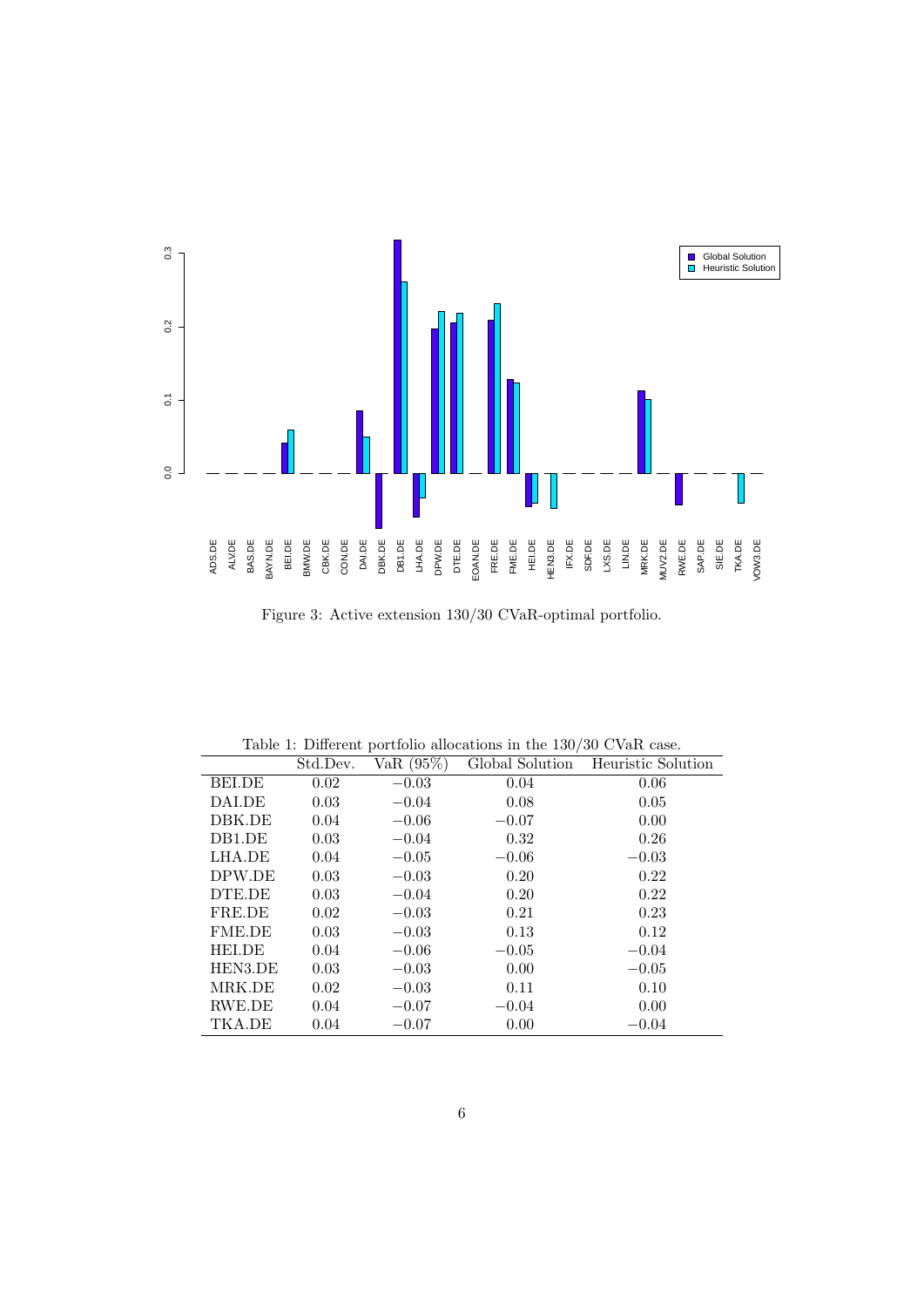

<span id="page-6-5"></span>Figure 4: Active extension 130/30 Value at Risk-optimal portfolio.

The result is shown in Fig. [4.](#page-6-5)

## <span id="page-6-4"></span>5 Conclusion

In this paper we have presented a clever multi-start local search heuristic for active extension portfolios with convex but also non-convex risk measures. Despite its simplicity, the metaheuristic works very well. Future extensions include an automatic tuning of the set of  $\varepsilon$  and further empirical tests, especially with a larger set of assets.

## References

- <span id="page-6-1"></span>A. Brabazon and M. O'Neill, editors. Natural Computing in Computational Finance, volume 100 of Studies in Computational Intelligence. Springer, 2008.
- <span id="page-6-2"></span>A. Brabazon and M. O'Neill, editors. Natural Computing in Computational Finance, Volume 2, volume 185 of Studies in Computational Intelligence. Springer, 2009.
- <span id="page-6-3"></span>A. Brabazon, M. O'Neill, and D. Maringer, editors. Natural Computing in Computational Finance, Volume 3, volume 293 of Studies in Computational Intelligence. Springer, 2010.
- <span id="page-6-0"></span>G. L. Gastineau. The short side of 130/30 investing: For the conservative portfolio manager. The Journal of Portfolio Management, 34(2):39–52, 2008.